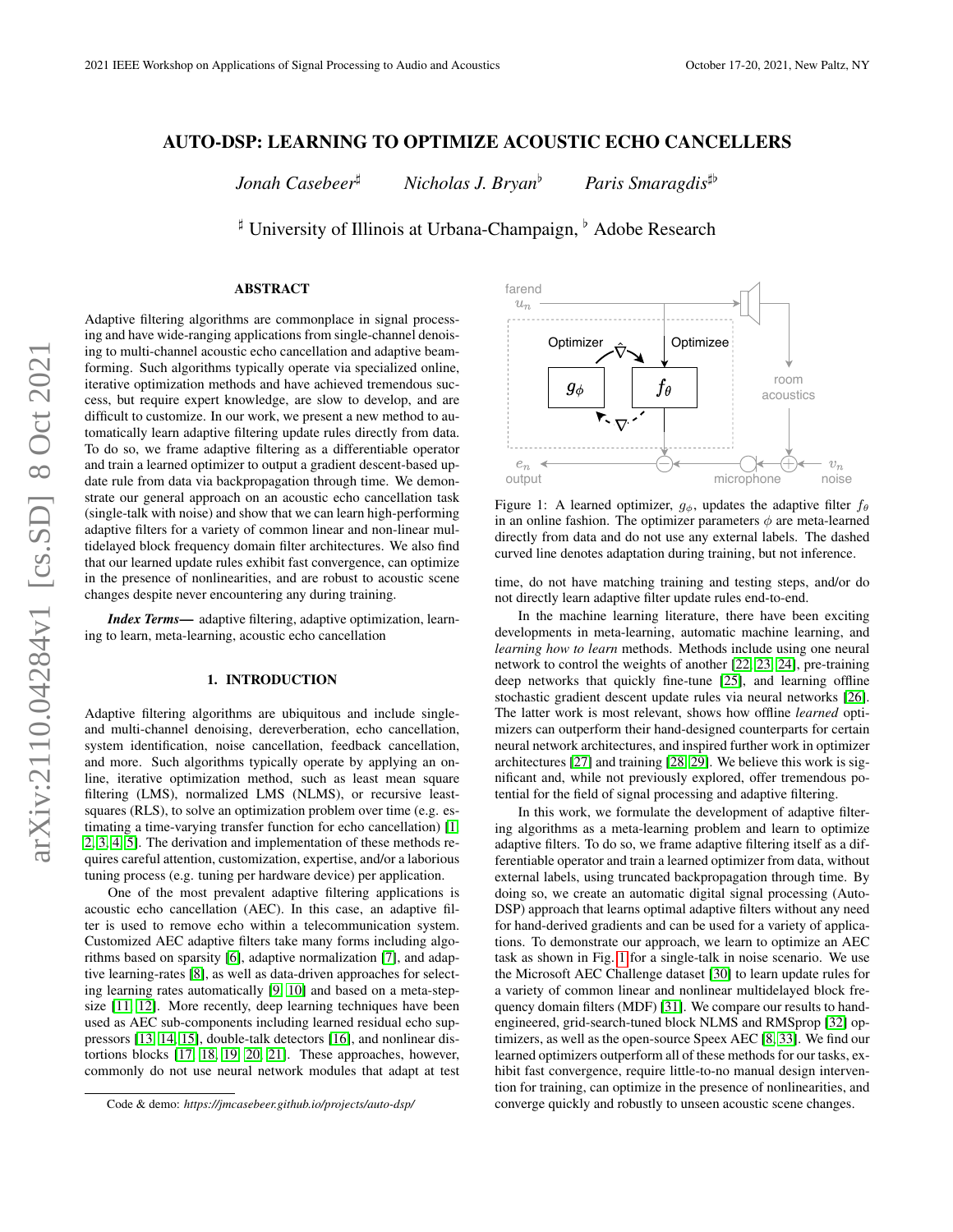#### 2. AUTO-DSP OPTIMIZATION

To learn an adaptive filter update rule from data, we first define a learned optimizer,  $g_{\phi}(\cdot)$ , as a function doing the optimizing and an optimizee,  $f_{\theta}(\cdot)$ , as a differentiable adaptive filter to be optimized, and  $J(\cdot)$  as the optimizee loss. Second, we set the optimizer to be a neural network that accepts as input raw optimizee gradients  $\nabla f_{\theta_n}(\cdot)$  and a state vector **h** and outputs a learned gradient descent update rule,

<span id="page-1-0"></span>
$$
\theta_{n+1} = \theta_n + g_{\phi}(\nabla f_{\theta_n}(\cdot), \mathbf{h}),\tag{1}
$$

where  $\theta$  are optimizee parameters and  $\phi$  are optimizer parameters. The state, h, is also updated. Note, the raw gradient inputs used here are provided by automatic differentiation and are not implemented manually. Third, we assign the optimizer and optimizee an objective function or loss and use truncated backpropagation through time (BPTT) [\[34\]](#page-4-33) to fit the optimizer parameters to data.

### 2.1. Optimizee architecture & loss

The optimizee, or adaptive filtering being optimized, provides the architecture used for filtering signals. It is defined by filter parameters  $\theta$ , a filtering architecture  $f_{\theta}(\cdot)$ , and an optimizee loss function. For illustrative purposes, we can consider a basic time-domain adaptive filter optimizee. In this case, the optimizee parameters  $\theta$ correspond to transversal finite impulse response (FIR) filter coefficients  $\theta = {\hat{\mathbf{w}}_n \in \mathbb{R}^N}$ , the optimizee architecture corresponds to the inner product between an input vector  $\mathbf{u}_n \in \mathbb{R}^N$  and the filter coefficients  $f_{\theta}(\mathbf{u}_n) = y_n = \hat{\mathbf{w}}_n^H \mathbf{u}_n$ , and the optimizee loss corresponds to a mean squared error objective,  $J(y_n, d_n)$  =  $\frac{1}{N} \sum_{n=1}^{N} |y_n - d_n|^2$ , where  $d_n \in \mathbb{R}$  is the desired, known response. In this case, we can reduce the optimizee update [\(1\)](#page-1-0) to

<span id="page-1-1"></span>
$$
\hat{\mathbf{w}}_{n+1} = \hat{\mathbf{w}}_n - g_{\phi}(\mathbf{u}_n \cdot (\hat{\mathbf{w}}_n^H \mathbf{u}_n - d_n)^*), \tag{2}
$$

where \* denotes complex conjugation and <sup>H</sup> denotes Hermitian transposition.

While we manually derive the gradient vector  $\nabla f_{\theta_n}(\cdot)$  here, in practice gradients are computed via automatic differentiation. Because of this, we can use more advanced optimizees such as lattice FIR filters, block frequency-domain filters [\[1,](#page-4-0) [4\]](#page-4-3), multidelayed block frequency domain filters [\[31\]](#page-4-30), or non-linear variants such as (polynomial) Volterra filters [\[35\]](#page-4-34), or Hammerstein filters [\[36\]](#page-4-35) with ease. We can also use alternative differentiable optimizee losses such as negative log-likelihood or mutual information.

#### 2.2. Optimizer architecture & loss

The optimizer  $g_{\phi}(\cdot)$ , or function doing the optimizing, is parameterized by  $\phi$  and used to adapt the optimizee parameters  $\theta$  over time. The optimizer accepts as input raw optimizee gradients and outputs an optimized, learned update rule. For a basic time-domain adaptive filter optimizee, we can define the optimizer architecture as a single step-size  $\mu$  and reduce [\(2\)](#page-1-1) to

$$
\hat{\mathbf{w}}_{n+1} = \hat{\mathbf{w}}_n - \mu \cdot \mathbf{u}_n (\hat{\mathbf{w}}_n^H \mathbf{u}_n - d_n)^*,
$$
\n(3)

or the well known LMS algorithm. For a more powerful optimizer, however, we can define the optimizer  $q_{\phi}(\nabla J(\cdot))$  to be a neural network module such as a recurrent neural network (RNN), convolutional neural network (CNN), fully connected network, or similar. The design of the optimizer, however, has tremendous implications on computational complexity of the approach. Thus, we make the

<span id="page-1-2"></span>Algorithm 1 Meta-learning training algorithm.

**Precondition:**  $J(\cdot)$ , METAOPT,  $N_i$ ,  $N_o$ 1: function INNERLOOP( $\phi$ , h,  $\theta$ , u, d) 2:  $\mathcal{L} \leftarrow 0$ 3: for  $n_i \leftarrow 0$  to  $N_i$  do 4:  $y_{n_i} \leftarrow f_{\theta_{n_i}}(\mathbf{u}_{n_i})$ 5:  $\mathcal{L} \leftarrow \mathcal{L} + \tilde{J}(y_{n_i}, \mathbf{d}_{n_i})$ 6:  $\hat{\nabla}, \mathbf{h} \leftarrow g_{\phi}(\nabla J(y_{n_i}, \mathbf{d}_{n_i}), \mathbf{h})$ 7:  $\theta_{n_i+1} \leftarrow \theta_{n_i} - \hat{\nabla}$ 8: end for 9: **return**  $\mathcal{L}, \theta_{N_i}, \mathbf{h}$ 10: end function 11: function OUTERLOOP( $\phi$ , h,  $\theta$ , u, d) 12: **for**  $n_o \leftarrow 0$  to  $N_o$  **do** 13:  $\mathcal{L}, \theta_{n_o+1}, \mathbf{h} \leftarrow \text{INNERLoop}(\phi_{n_o}, \mathbf{h}, \theta_{n_o}, \mathbf{u}_{n_o}, \mathbf{d}_{n_o})$ 14:  $\phi_{n_o+1} \leftarrow \text{METAOPT}(\phi_{n_o}, \mathcal{L})$ 15: end for 16: **return**  $\phi_{N_o}$ 17: end function

optimizer agnostic of the optimizee layout by applying the optimizer independently to each element of the optimizee parameters  $\theta$ . That is, the optimizer update is applied element-wise to each optimizee parameter. This allows us to efficiently vectorize our update rules and perform weight sharing in the optimizer, while maintaining independent state dynamics per optimizee parameter.

In terms of the optimizer objective, we set it to be the sum of a collection of optimizee losses averaged across a dataset, which requires no additional labels. However, this can be modified to favor different optimization dynamics or design constraints. For example, we could use a weighted sum where earlier (or later) losses are weighted more. This would enable training an optimizer specializing in early (or late) convergence. Other schemes could produce optimizers that favor small updates, sparse updates, etc.

### 2.3. Learning the optimizer

To train our optimizers, we follow the procedure outlined in Algorithm [1.](#page-1-2) The procedure consists of two basic steps: an inner loop and an outer loop. The inner loop process runs an adaptive filter optimizee for a finite number of time steps,  $N_i$ , updates the optimizee parameters as it goes, and accumulates the optimizee loss for a fixed optimizer state using BPTT. The outer loop invokes the inner loop, uses a standard deep learning optimizer denoted as a meta optimizer (METAOPT) to update the learned optimizer module, and repeats for a finite number of outer loop steps,  $N<sub>o</sub>$ . In practice, the outer loop is vectorized and runs across a randomized collection of signals (i.e. batches) continuously sampled from data until the optimizer loss convergences. This procedure allows us to train our optimizer on long sequences and helps minimize exploding gradient issues. After training, the learned optimizers are used like conventional optimizers and do not use the inner/outer scheme.

### 3. EXPERIMENTAL SETUP

#### 3.1. Optimizee configuration

To demonstrate our approach, we consider the adaptive filtering task of acoustic echo cancellation or interference cancellation. For our AEC optimizee architecture, we use an MDF filter with an optional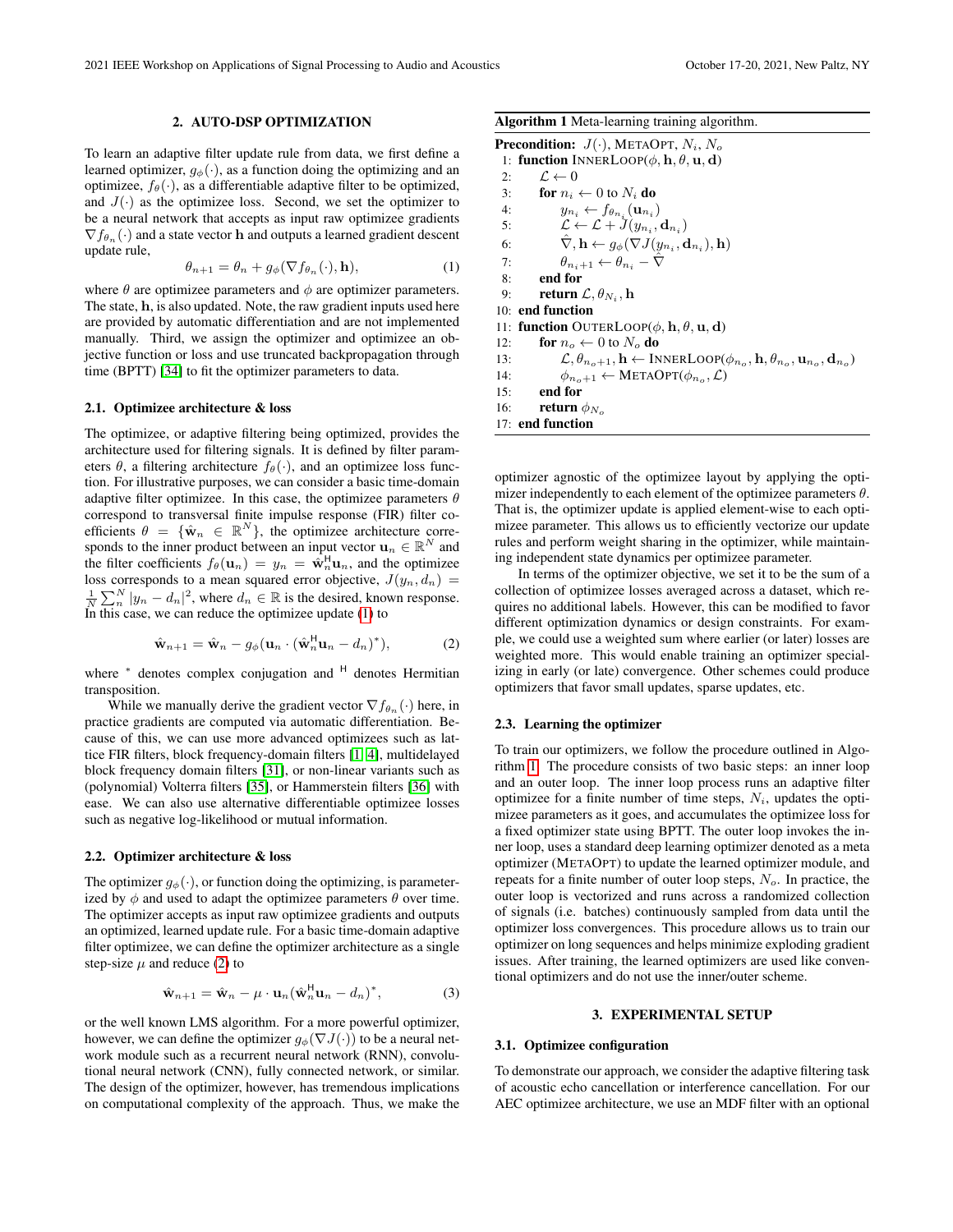parametric nonlinearity. The optimizee parameters  $\theta$  include frequency domain filter coefficients and a small set of nonlinear coefficients. The filter coefficients are partitioned into multiple delayed blocks and used within the framework of overlap-save short-time Fourier transform processing [\[37\]](#page-4-36). MDF filters are commonly used for AEC and leverage the benefits of both frequency-domain adaptation [\[4\]](#page-4-3) and low latency. For our optimizee loss, which implicitly defines the optimizer loss, we use the mean squared error.

In more detail, our MDF filter consists of frequency domain filter coefficients  $\mathbf{W} \in \mathbb{C}^{M \times N}$ , where M is the number of delayed blocks, N is the fast Fourier transform (FFT) size,  $P = M \cdot N/2$  is the number of filter parameters, and  $L$  is the filter length in samples. The filter matrix is applied to the delayed frequency domain near-end inputs  $U \in \mathbb{C}^{M \times N}$  to yield a filtered output via  $y_n =$  last  $N/2$  terms of  $\{ \mathrm{FFT}^{-1}((\mathbf{W} \odot \mathbf{U})^\top \mathbf{1}_N) \}$ , where  $\top$  is a matrix transpose,  $\odot$  is the hadamard product, and  $\mathbf{1}_N$  is an  $N \times 1$ matrix of ones. To construct U, we buffer the time-domain nearend signal to length N with time overlap R, forming  $\mathbf{u}_{\tilde{n}} \in \mathbb{R}^N$ , shift  $U_m = U_{m+1}$  for  $m = 1, 2, \cdots, M-1$ , and assign  $U_M = FFT(u_{\tilde{n}})$ . Finally, we antialias W after each update so that each block has  $N/2$  nonzero time-domain parameters. For our nonlinearity extension, we preprocess each element  $u_n$  of the farend reference signal through a parametric sigmoid

$$
\gamma(u_n) = \alpha_4 \left( \frac{2}{1 + \exp(\alpha_2 \hat{u}_n + \alpha_3 \hat{u}_n^2)} - 1 \right) \tag{4}
$$

where  $\hat{u}_n = (u_n \cdot \alpha_1) / (\sqrt{|u_n|^2 + |\alpha_1|^2})$  and  $\alpha_i \forall i$  are adapted.

### 3.2. Optimizer configuration

We implement a complex-valued gated recurrent unit (GRU) optimizer architecture composed of a complex linear layer with output size  $H$ , two weight-tied complex GRU layers, and a complex output linear layer. The GRU layers share a single  $H$  dimensional hidden state  $h \in \mathbb{C}^H$ . All layers are followed by complex rectified linear units (ReLU). The GRU layers use complex-valued hyperbolic tangent (tanh) and sigmoid activation functions. We use the initializa-tion scheme proposed in [\[38\]](#page-4-37) and test two optimizer sizes:  $H = 24$ and  $H = 48$  with 3.6k and 14k complex-valued parameters, respectively. To train this model, we use the mean-squared error optimizee loss averaged across a batch of optimizees.

As a preprocessing step to our GRU-based optimizer, we modify the feature extraction in [\[26\]](#page-4-25) to operate in the complex domain. Specifically, we input complex optimizee gradients  $\nabla$  and then limit the dynamic range by clipping and compressing the gradient magnitudes via:

$$
\tilde{\nabla} = \frac{\log(\max(e^{-p}, \min(|\nabla|, e^p))) + p}{p} e^{j\angle \nabla},
$$
 (5)

where  $p$  is a hyperparameter that controls the clipping and  $e$  is the exponential function. The purpose of this is to leave the phase of the gradient unchanged. We set  $p = 10$  in all experiments.

### 3.3. Evaluation metrics

To measure the average performance of our learned adaptive filters and compare to known baselines, we use the average echo return loss enhancement (ERLE), which is defined as  $10 \log(\sum_n |d_n|^2 / \sum_n |y_n - d_n|^2)$ . To understand convergence speed and provide further qualitative analysis, we also use the segmental ERLE, or the ERLE computed on short windows of size N.

#### 3.4. Dataset

We train and test our optimizers using the synthetic portion of the Microsoft AEC Challenge dataset [\[30\]](#page-4-29). This dataset includes farend noise, near-end noise, and far-end nonlinearities. We preprocess the data by resampling to 8kHz and remove near-end speech from all near-end recordings for focus and leave learning double-talk robust optimizers for future work. Note that the dataset is composed of 80% nonlinear scenes and 20% linear scenes.

## 3.5. Training

For training, we follow Algorithm [1](#page-1-2) together with a standard training, validation, and testing setup. We use Adam (lr=  $10^{-4}$ ) with gradient clipping as our meta-optimizer, and halve the learning rate if ERLE performance on the validation set does not improve for 10 consecutive epochs and cease training after 25 epochs with no ERLE improvement. We define an epoch to be 200 batches of optimization runs where each optimization run consists of an initial filter state, a 10 second far-end signal and a 10 second near-end signal. We alternate between inner and outer updates as defined in Algorithm [1](#page-1-2) and set  $N_i = 10$ .  $N_o$  is set to be the number of inner loop updates that will fit within a 10 second sequence. We found that optimizers did not converge well when the value of  $N_i$  was set much higher than 20 or lower than 5. Our implementation is written using the JAX framework [\[39\]](#page-4-38). Training an optimizer takes one to ten days depending on optimizer/optimizee complexity on two RTX 2080 TI GPUs.

### 4. RESULTS & DISCUSSION

We evaluate our learned optimizers across multiple optimizer configurations and optimizee configurations as well as linear and nonlinear scenes and compare against standard hand-derived update rules. Our baselines consist of step-size tuned block frequencydomain NLMS optimizer with smoothing constant ( $\beta = .9, .99$ ), a step-size tuned frequency-domain RMSprop optimizer, and the Speex AEC. While Speex is representative of a well-engineered hand-tuned optimizer it was not optimized for this dataset whereas the other optimizers are. Baseline results are shown in the first sec-tion of Table [1.](#page-3-0) We denote the learned optimizer hidden size by  $H$ , the number of filter parameters as  $P$ , the FFT size as  $N$ , the number of MDF blocks as  $M$ , the overlap between blocks as  $R$ , whether the optimizee has a nonlinear component with  $\gamma$ , and provide both the average  $\mu$  and standard deviation  $\sigma$  ERLE. All baseline and learned optimizees have an effective filter length of  $L = 2048$  taps.

## 4.1. Feature extraction

We evaluate our proposed feature extraction by training optimizers  $(H = 24, P = 2048, N = 2P, M = 1, R = 1/2,$  and no  $\gamma$ ) with and without this preprocessing and display the results in the second portion of Table [1.](#page-3-0) As shown, our proposed features improve performance by  $\approx 2dB$  and  $\approx 3dB$  dB in nonlinear and linear scenes, respectively. By inspection, we found that that the distribution of gradient magnitudes was heavily skewed and we hypothesize that clipping and compressing gradient magnitudes acts as a form of whitening that approximately normalizes the distribution. Given this result, we use the proposed feature extraction for all further experiments.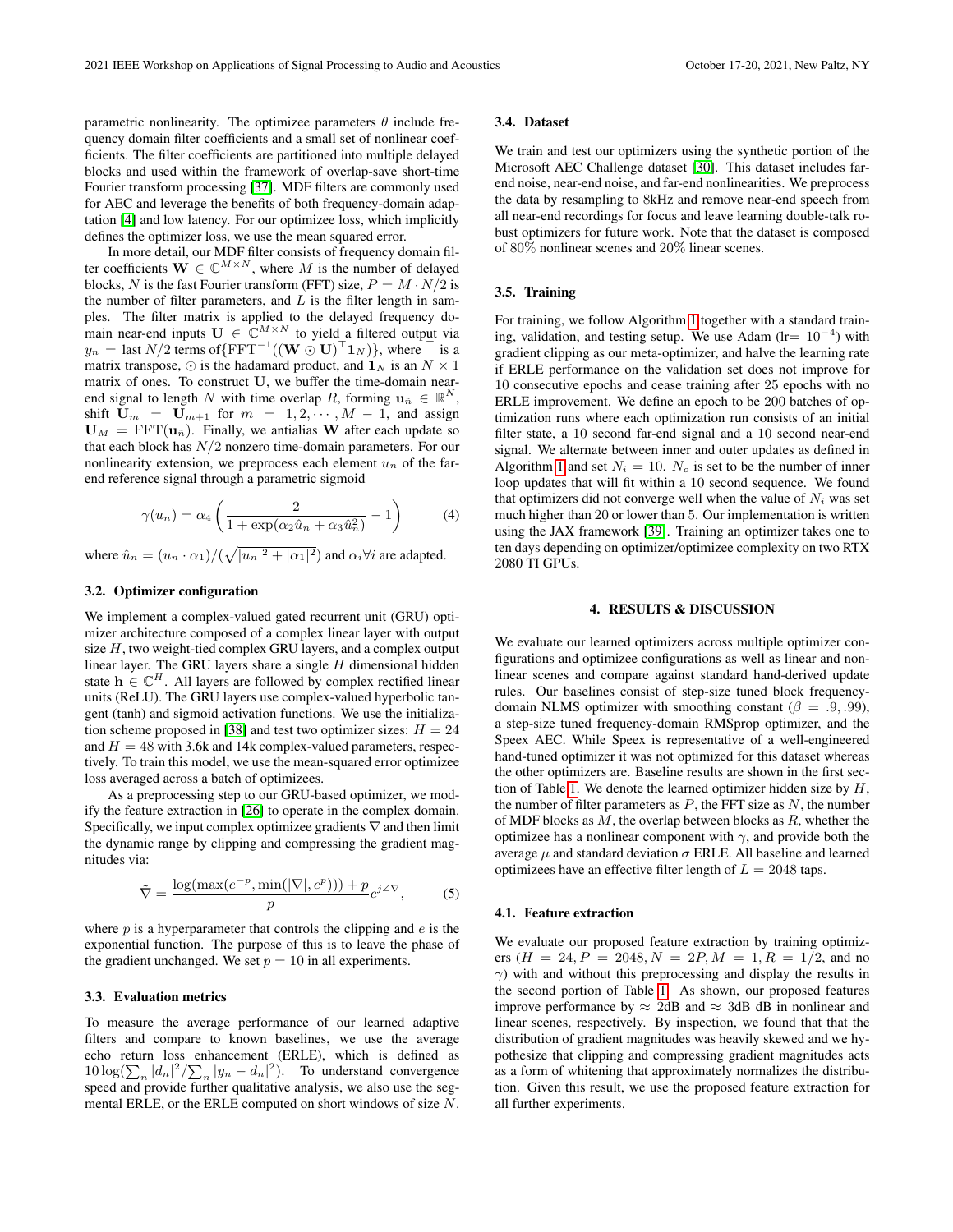<span id="page-3-0"></span>

| Optimizer                      | Optimizee      |                       |        | $ERLE$ (dB)<br>Nonlinear |       | $ERLE$ (dB)<br>Linear |            |          |
|--------------------------------|----------------|-----------------------|--------|--------------------------|-------|-----------------------|------------|----------|
|                                | $M_{-}$        | N                     | $_{R}$ | $\gamma$                 | $\mu$ | $\sigma$              | $\mu$      | $\sigma$ |
| NLMS ( $\beta = .9$ )          | 1              | 4096 7/8              |        | х                        | 4.40  | 11.82                 | 9.57       | 6.01     |
| NLMS ( $\beta = .99$ )         | 1              | 4096 7/8              |        | х                        | 4.07  | 4.54                  | 5.20       | 2.57     |
| RMSprop                        | 1              | 4096 7/8              |        | х                        | 5.58  | 2.94                  | 7.71       | 2.56     |
| Speex                          | 4              | 1024 1/2              |        | Х                        | 9.79  | 4.56                  | 8.55       | 3.51     |
| Speex                          | 8              | 512 1/2 $\times$      |        |                          | 9.83  | 4.50                  | 8.72       | 3.55     |
| GRU $(H = 24, \nabla)$         | 1              | 4096 1/2 $\times$     |        |                          | 3.24  | 1.78                  | 4.68       | 1.85     |
| GRU ( $H = 24, \nabla$ )       | 1              | 4096 $1/2$ X          |        |                          | 5.69  | 2.86                  | 7.78       | 2.13     |
| GRU ( $H = 48, \overline{V}$ ) | 1              | 4096 1/2 $\times$     |        |                          | 5.87  | 2.93                  | 7.95       | 2.15     |
| GRU ( $H = 48, \nabla$ )       | 1              | 4096 3/4 $\times$     |        |                          | 8.26  | 4.03                  | 11.22 2.93 |          |
| GRU ( $H = 48, \nabla$ )       | 1              | 4096 7/8 $\times$     |        |                          | 10.40 | 5.18                  | 14.21 4.29 |          |
| GRU ( $H = 48, \overline{V}$ ) | 4              | 1024 1/2 $\times$     |        |                          | 8.11  | 4.40                  | 9.46       | 3.26     |
| GRU ( $H = 48, \nabla$ )       | 4              | 1640 $3/4$ X          |        |                          | 10.20 | 5.15                  | 13.62 3.87 |          |
| GRU ( $H = 48, \nabla$ )       | 8              | 512 $1/2$ X           |        |                          | 8.45  | 4.58                  | 9.54       | 3.32     |
| GRU ( $H = 48, \nabla$ )       | 8              | 912 $3/4$ X           |        |                          | 10.75 | 5.46                  | 13.93 3.94 |          |
| GRU ( $H = 48, \nabla$ )       | 1              | 4096 7/8 $\checkmark$ |        |                          | 10.53 | 4.04                  | 13.45 3.55 |          |
| GRU $(H = 48, \nabla)$         | $\overline{4}$ | 1640 $3/4 \checkmark$ |        |                          | 9.17  | 3.73                  | 11.66 4.02 |          |
| GRU $(H = 48, \nabla)$         | 8              | 912 $3/4 \checkmark$  |        |                          | 10.17 | 4.12                  | 11.61 4.07 |          |

Table 1: Optimizer comparison using the ERLE metric. The optimizee column shows the number of blocks  $M$ , the FFT size  $N$ , the proportion of block overlap  $R$ , and the optimizee nonlinearity extension  $\gamma$ . All optimizees have a filter length of  $L = 2048$ .

## <span id="page-3-1"></span>4.2. Optimizer capacity & computational complexity

Next, we increase the hidden state size  $H$  to 48 and compare different proportions of overlap in the third portion of Table [1.](#page-3-0) At  $R = 1/2$  and 3/4, the learned optimizer outperforms NLMS and RMSprop. When  $R$  is increased to 7/8, performance improves by multiple dB and the learned optimizer outperforms all baselines with a slightly higher standard deviation than Speex. For this configuration, the optimizee has  $P = 2048$  and uses 240 mega-MACS per update. On an i9-9820X CPU the real-time factor is .36 using one thread and .13 using multiple threads. This is remarkable, given the engineering expertise and effort distilled into our baselines.

## 4.3. Learned optimizer dynamics

We evaluate how our learned optimizers respond to an abrupt change in the echo path using the final setup from Section [4.2.](#page-3-1) The learned optimizers were trained on static scenes with a duration of 10 seconds. However, test scenes here are twice as long and formed by concatenating two test set files. The Block NLMS and RMSprop baselines were tuned on static scenes to match the learned optimizer setup. In Fig. [2,](#page-3-2) we compare ERLE across time. To match the number of updates, we run Speex with 4 blocks.

In both linear and nonlinear scenes the learned optimizer converges rapidly and achieves a steady-state in  $\approx$  2 seconds. In linear scenes, block NLMS is competitive and reaches a steadystate ERLE at  $\approx 6$  seconds. However, after the scene change at 10 seconds, the learned optimizer is the only optimizer that recovers its full performance. In nonlinear scenes, Speex displays strong steady-state performance and overtakes the learned optimizer. Though, after the scene change, the learned optimizer recovers and is not surpassed. On average, our optimizer outperforms all baselines for both steady-state and early convergence and demonstrates it can generalize to novel and challenging environments.

<span id="page-3-2"></span>

Figure 2: ERLE (dB) performance across time in linear (top) and nonlinear (bottom) scenes. The echo path changes ten seconds into the scene. Lines represent mean performance and shaded regions represent  $\pm \frac{1}{2}$  a standard deviation. Our optimizer converges faster than other optimizers and quickly adapts despite being trained on shorter scenes and never encountering scene changes in training.

#### 4.4. Optimizee architecture

In our final set of experiments, we learn optimizers for a variety of optimizee architectures. That is, we construct MDF adaptive filters with 4 and 8 blocks (instead of one block) and also experiment with incorporating a parametric nonlinear distortion block and adjusting the overlap  $R$ . Results can be found in the last two sections of Table [1.](#page-3-0) Note that these optimizees may have  $P > L$  parameters. For all adaptive filters, we use identical optimizer hyperparameters, training scheme, and architecture. In effect, no manual architecture design intervention is required for any of our learned optimizers.

First, we find that our learned optimizers successfully scale to more complex linear adaptive filter architectures. Second, we find that we can learn to optimize nonlinear variants of MDF, and generally outperform their hand-tuned counterparts in nonlinear scenes. This suggests we can learn optimal update rules per filtering architecture to fit design trade-offs like latency versus computational complexity without needing to hand-derive anything and has the potential to fundamentally change how we develop adaptive filters.

#### 5. CONCLUSION

In this work, we formulate the optimization of adaptive filters as a meta-learning problem and successfully replace hand-derived update rules with learned update rules. We call this method Auto-DSP and apply it in acoustic echo cancellation where we learn optimization rules in a data-driven fashion, without any external labels. Using an identical optimizer configuration, we experiment with learning update rules for multidelay block frequency domain filters both with and without parametric nonlinearities. We evaluate performance across scenes with nearend noise and far-end distortion, and find we can outperform tuned block NLMS and RMSprop optimizers and a popular open source filter (Speex). In all, we believe learning adaptive filter update rules from data is an exciting new signal processing methodology and has tremendous potential.